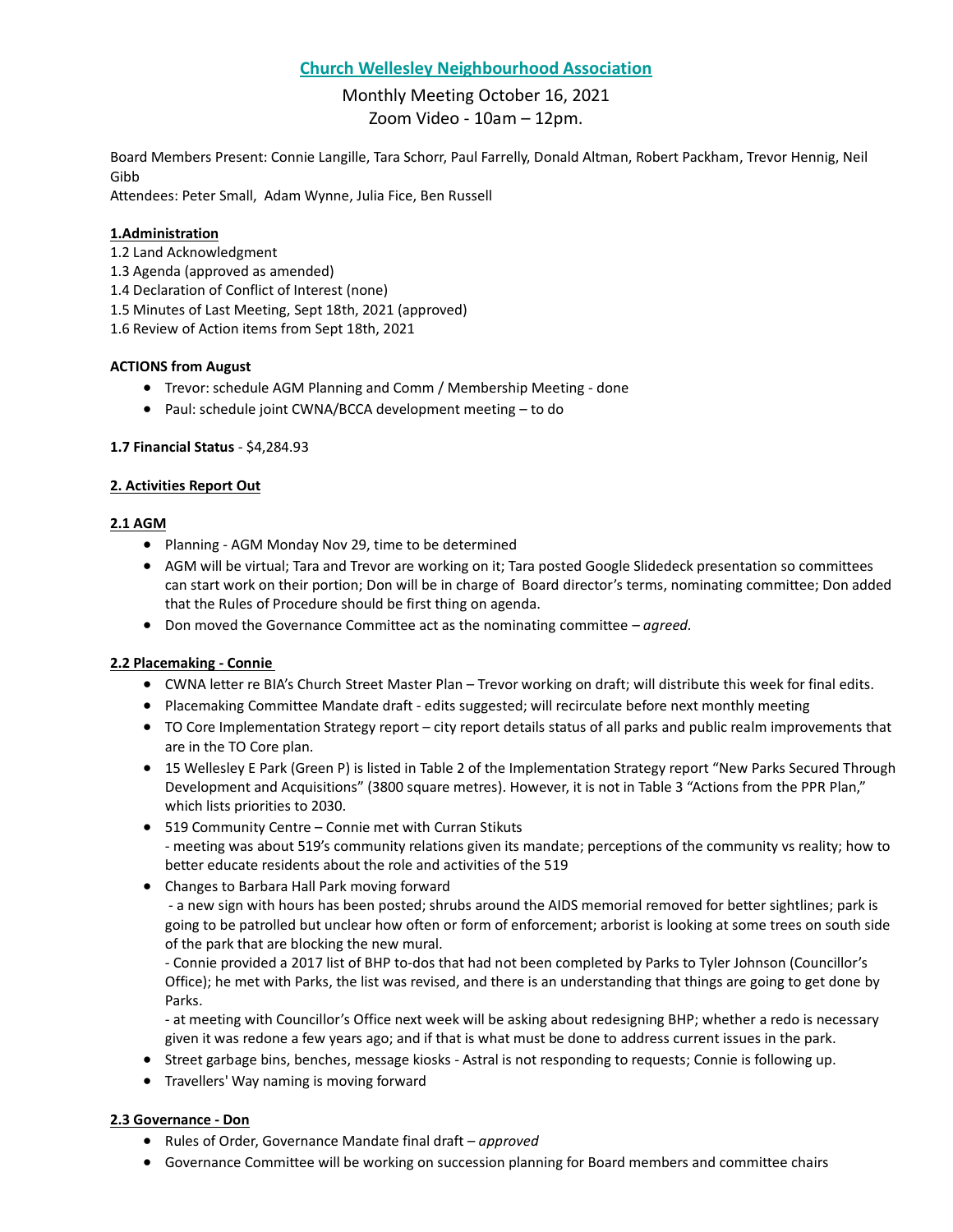• Land Acknowledgement – is it desirable to have the acknowledgment at monthly meetings, or better to limit to AGM? Don will distribute an article re debate on land acknowledgements.

#### **2.4 Communications & Membership - Trevor**

- Mandate for Board approval to be distributed
- Website: updated
- Will add links to Adam's work to Heritage section of website
- Next e-blast contents: 475 Yonge proposal; Church Street Redesign update; 15 Wellesley parkland; Safety: who to call

## **2.5 Safety - Tara**

- Downtown Eastside Resident Grant Board *approved* Tara to start application for a grant for a METRAC Safety Audit; priorities include Dapper Lane; if there are enough funds we could include some private property adjacent to the public realm. Agreed that the actual sign-off on the grant application should be approved by the Board (possibly by email) before submitting.
- Recent Community Safety report out the monthly meeting was changed at the last minute so Tara could not attend
- New evening BHP Safety Plan there will be patrols in Barbara Hall Park but details are forthcoming

## **2.6 Development & Heritage – Paul / Adam Wynne**

- Heritage Nominations Adam reported that he had nominated the following for heritage listing: 481-483a Church Street at Maitland (owned by Kingsett); 585 Church Street (SE corner of Church and Isabella); 26 Alexander Street. He also discovered a land assembly at the SW corner of Church and Hayden (640, 642 and 644) owned by the Shui Pong Development Corporation. Paul noted that the Crews / Tangos property is not listed or designated, but that the developer is indicating it will respect heritage.
- This month the City is supposed to be providing an update to the Yonge Street Heritage Conservation District in preparation for a January hearing at the Ontario Land Tribunal.
- CWNA recognized the immense contributions of Jane Beecroft, who passed away on Oct. 11. Jane was a talented artist and poet and was known to many for her passionate advocacy of heritage preservation and Indigenous history. She was founder of the Community History Foundation and instrumental in the naming of Wabenose and Chechalk Lanes.
- Feedback to BIA Church St redesign Trevor is working on a draft to be shared with Board: sidewalk on east side should be wider.
- Ownership of east side of Church Street Trevor is compiling information on ownership on Church to get a better idea of potential land assemblies. Will continue work and provide full report on east side of Church between Maitland and Alexander.
- Paul and Peter will meet again regarding the cataloguing of Yonge Street properties.
- Courtyard Marriott (475 Yonge) Kingsett Capital submitted a new development application for 475 Yonge Street, replacing the Courtyard Marriot Hotel, between Wood and Alexander Streets, with two towers of 78 and 75 storeys. This despite the fact that it had been approved to build two towers of 58 and 48 storeys. Kingsett is making an all out assault on the Official Plan Amendment 183. Another example is its proposal for very tall tower at 510 Yonge at Breadalbane. The Bay Cloverhill Community Association is launching a fundraising campaign against the 510 Yonge proposal at the Ontario Land Tribunal. The CWNA Board approved a \$500 donation to the fund.

#### **2.7 Affordable Housing - Neil**

- Oct 7th survey meeting by the City on affordable housing Neil and Connie attended
	- affordable housing is caught between the City's plan for intensification, NIBMYism and real estate speculation
	- the City will soon be announcing some affordable housing initiatives
	- Neil will send link to the meeting
- Tara noted that the City's proposed reforms to multi-tenant housing rules and regulations that would treat tenants more fairly did not have the support of enough councillors to pass at council and so was kicked down the road to next year.

#### **3 Recap of Actions & Upcoming Events**

• Events: Church Street JPS Illuminated Fence launch - November 12, 6 pm